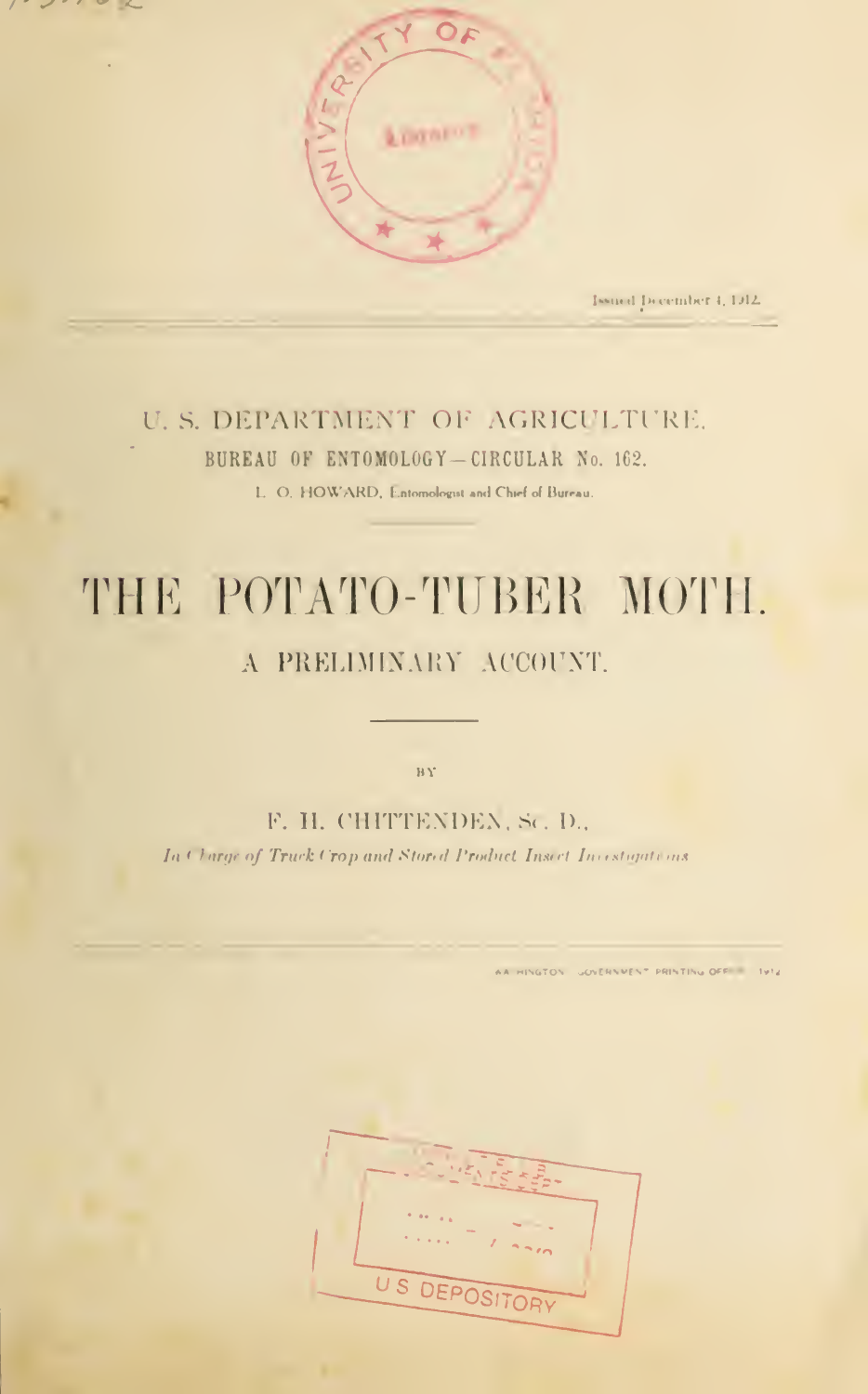#### BUREAU OF ENTOMOLOG V.

L. O. HOWARD, Entomologist and Chief of Bureau. C. L. Marlatt, Entomologist and Acting Chief in Absence of Chief R. S. CLIFTON, Executive Assistant. W. F. TASTET, Chief Clerk.

F. H. CHITTENDEN, in charge of truck crop and stored product insect investigations. A. D. HOPKINS, in charge of forest insect investigations.

W. D. HUNTER, in charge of southern field crop insect investigations.

F. M. WEBSTER, in charge of cereal and forage inseet investigations.

A. L. QUAINTANCE, in charge of deciduous fruit insect investigations.

E. F. PHILLIPS, in charge of bee culture.

D. M. ROGERS, in charge of preventing spread of moths, field work.

ROLLA P. CURRIE, in charge of editorial work.

MABEL COLCORD, in charge of library.

TRUCK ('ROP AND STORED PRODUCT INSECT INVESTIGATIONS.

F. H. CHITTENDEN, in charge.

II. M. Russell, C. H. Popenoe, Wm. B. Parker, II. 0. Marsh, M. M. High, FRED A. JOHNSTON, D. E. FINK, JOHN E. GRAF, A. B. DUCKETT, entomological assistants.

I.J. CONDIT, collaborator in California.

W. N. ORD, collaborator in Oregon.

THOS. II. JONES, collaborator in Porto Rico.

MARION T. VAN HORN, PAULINE M. JOHNSON, ANITA M. BALLINGER, preparators. ii

ADDITIONAL COPIES of this publication<br>ENT or Documents, Government Printing<br>Office. Washington. D. C., at 5 cents per copy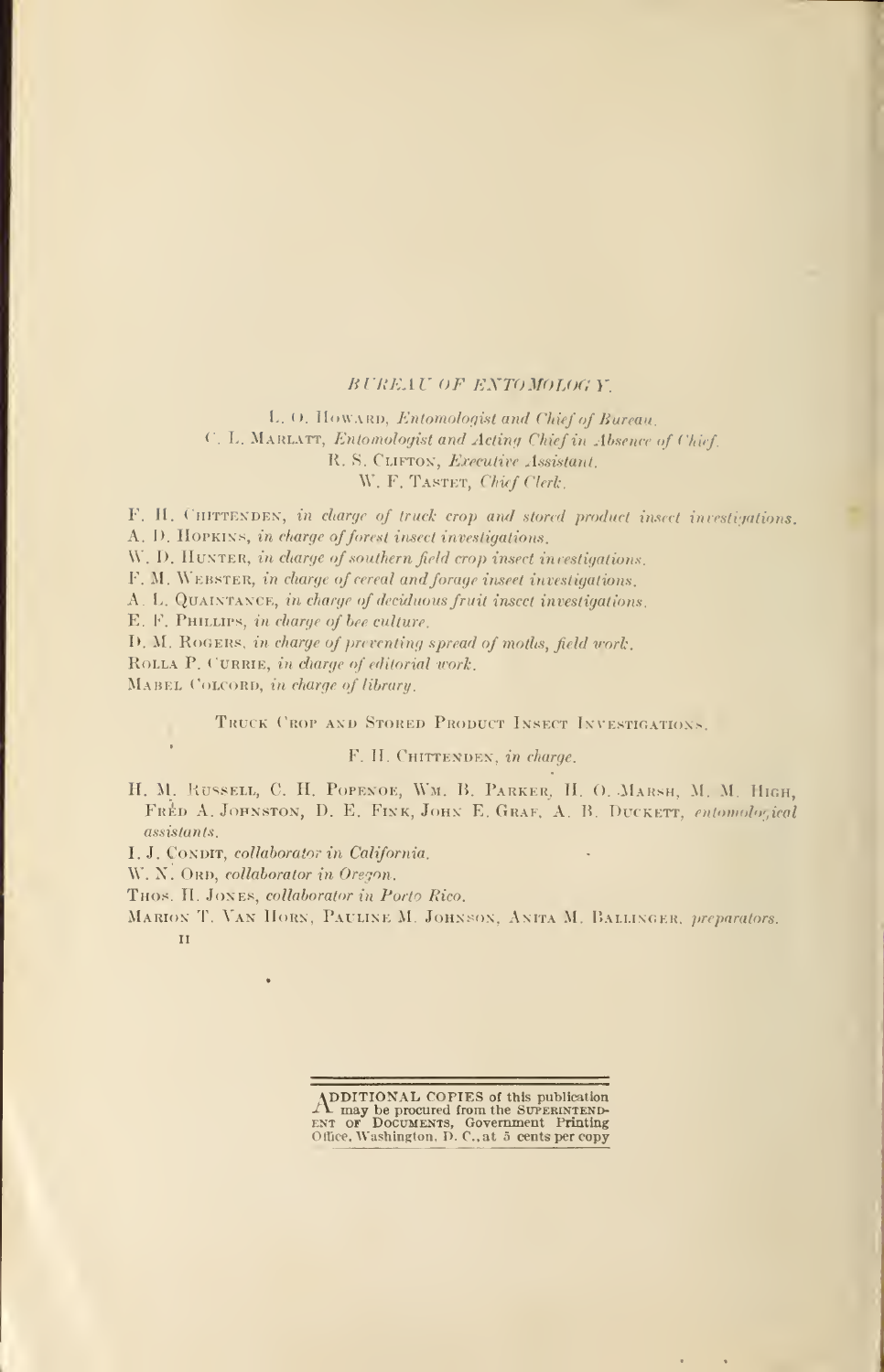CIRCULAR NE 162

# United States Department of Agriculture,

#### BUREAU OF ENTOMOLOGY.

L. O. HOWARD, Entomologist and Chief of Boreau

#### THE POTATO-TUBER MOTH.

Phileri va operatella Zell

By F. H. CHITTENDEN, S. D.

In Charge of Truck Crep and Stored Product Insee Treestigations

#### INTRODUCTORY.

For many years the potato-tuber moth, known scientifically as Phthorimaa operculella Zell., has been the worst potato pest in

California. It has now reached the State of Washington and menaces adjacent States. This insect feeds also upon tomato, eggplant, and tobacco, which do not, however, as a rule, suffer much injury. When it occurs on tobacco it is known as the splitworm.

The mature moth of this species, which is quite small and gravish in color, is shown in figure 1,  $a$ ; the larva is shown in  $b$  and  $c$ ; and the pupa in  $d$ . Sizes are indicated by the size lines in the figure.

The eggs may be laid upon the leaves or F16, 1-The potato-ther moth Phthoon other parts of the plants, and the minute caterpillars or worms quickly bore between the surfaces of the leaves or into the potato skin, which they mine in every



rimira opercutella | a Moth, b, larva, lateral view c, larva, dorsal view d, pup); e, f, segment of larva enlarged. Redrawn from Riley and Howard.)

It is believed that there direction, finally devouring the exterior. are two or more generations in the course of a summer, and certainly another one can be produced in store. It thus happens that this insect belongs to both truck-erop and stored-product insect pests.

An example of injury by this species to potatoes is shown in figure 2. At a is a section showing the eggs at the top: at b, a badly infested

The account here given is preliminary in character and issued with the purpose of warning potato growers and giving general information in regard to remedies. Work has beg in on this species and will continue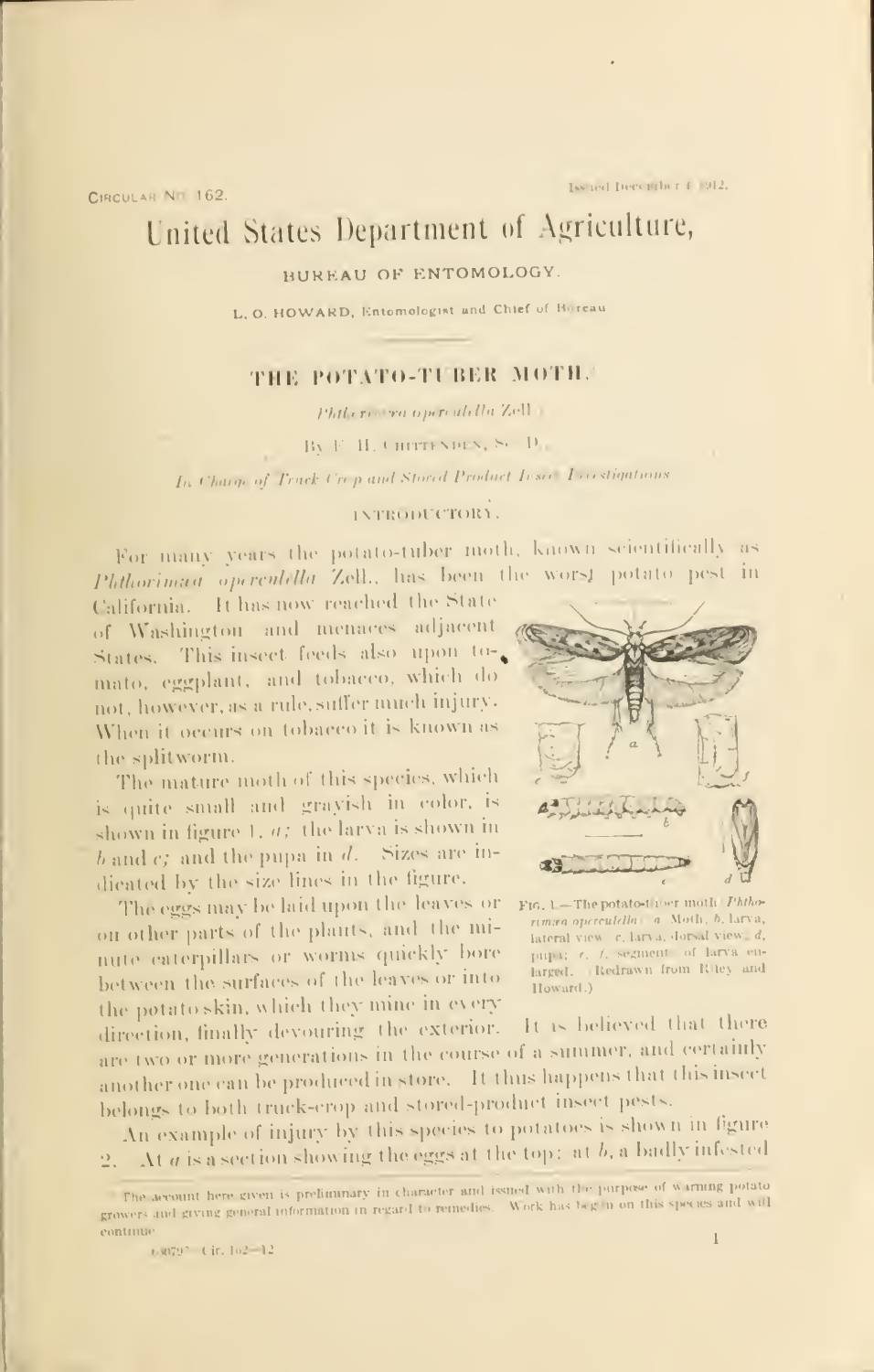#### THE POTATO-TUBER MOTH.

potato in section; at the left is a section containing two pits,  $d$  and  $/$ , in which the larva has been at work, while at  $b$  and  $c$  are shown the egg, highly magnified.

#### DISTRIBUTION.

This species is widespread in its distribution, but in this country, until the present year (1912), we did not know of its rapid dissemination. Abroad it is well known in Hawaii, all portions of Australia, New Zealand. Algeria, and many other countries, including southern Europe. As an enemy to tobacco it has been known for several years in Florida and in North Carolina, South Carolina, and Virginia. <sup>1</sup>



Section of tuber, showing eye and eggs deposited about it;  $b$ , egg in outline;  $c$ , potato. a, Natural size; b, c, greatly enlarged; d, somewhat reduced. (Redrawn from Riley and Howard.)

The directions for applying remedies which follow are for the benefit of persons inquiring in regard to means of control. Which of these should be used can be best determined by trial in the different localities under the differ ent conditions in which the insect exists. This applies especially to the question as to the. best material for fumigation.

#### EVIDENCE OF IMPORTANCE.

As evidence of the importance of the pest a few quotations or notes should be made.

Mr. J. E. Graf, working under the F16. 2.-Work of the potato-tuber moth: a, direction of the writer, wrote:

In September, 1912, an unusual outbreak of egg, lateral view; d, f, mines of larva in this pest occurred at El Monte, Cal., due entirely to a combination of circumstances. Thousands of acres of potatoes were planted in southern Cali fornia—many more than the market would stand.

This meant that the market was continually clogged and the prices were poor, so that the crop was worked off very slowly. The tuber moth (Phthorimea operculella) is always found here, but the crop is generally handled so quickly and carefully that small loss results. This year, however, careless work and the leaving of potatoes in the ground too long have given the insect a tremendous start, and now its ravages are greater than ever before. A combination of the moth and low prices has so discouraged many of the growers that they are leaving their potatoes to rot, and as these are becoming infested there will be a great number of moths waiting for the fall potatoes.  $* *$ 

Later, September 17, 1912, Mr. Graf wrote in regard to this species that two growers near El Monte, Cal., lost  $$90,000$  and  $$70,000$ , respectively, on potatoes that year. Items of this kind show the necessity of investigating the problem.

<sup>&</sup>lt;sup>1</sup> It is somewhat doubtful if the splitworm on tobacco and the potato-tuber moth are the same insect, although they appear to be identical according to the best authorities on the subject. This is a matter to be settled later.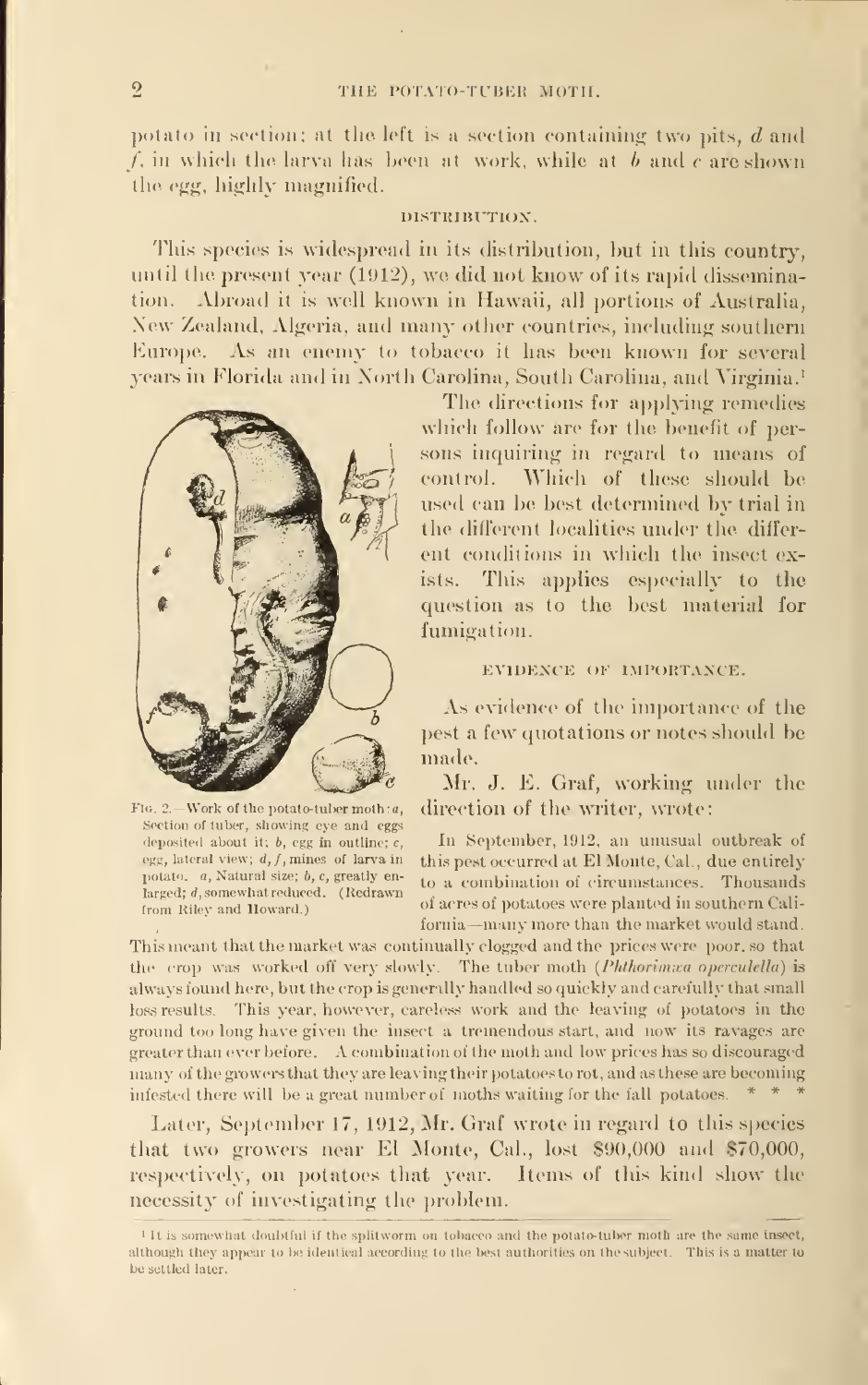Aside from numerous similar complaints, including the usual number from California for the past two years, this species has been received from Eagle Lake and Hallettsville, Tex.; San Jose, Costa Rica; Seattle Auburn, and Yakima, Wash.; New York City, where it has not become acclimatized so far as known; Fort Collins, Colo.; and Larimore, N. Dak. These records include only occurrences on potato.

In the case of the last report the tuber moth was stated to have been imported into southern California in potatoes from China. It is doubtful if the species has been introduced into North Dakota, but inquiries have been made in regard to the danger of its being introduced there as well as into Minnesota and some other States.

#### REMEDIES.

The potato-tuber moth is a difficult insect to control. It is not possible to reach the tuber worms in their mines in the potatoes or in the stalks or tubers growing in the field, which makes it necessary to proceed against the pest by other methods. Of these, several must be employed to insure success.

The first measure consists in the maintenance of clean methods of cultivation. This implies that all infested potato plants and solanaceons weeds, such as ground cherry, bull nettles, horse nettles, and volunteer potato plants, growing in the same vicinity as the potatoes. must be destroyed. This can be done by prompt burning as soon as insect infestation is manifest. The burning of the weeds will eliminate places for the breeding of the insect or for its successful hibernation. Domestic animals such as sheep and hogs are valuable for the destruction of remnants and may be utilized by merely turning them into the field.

Crop rotation, as in most other cases of insect injury, is desirable where possible, and the cooperation of all potato growers of the neighborhood is practically a necessity. In certain cases, as, for example, in a county where many potatoes are grown, it might be possible by legislation to enforce the discontinuance of potato-planting for a year, requiring at the same time the destruction of the weeds which serve as food plants. There are several alternate food crops which do not suffer materially from this insect. About the best of these are leguminous crops, like beans, peas, cowpeas, alfalfa, and clover. These possess a dual value, as they all act as soil restorers. Sugar beets, celery, and crucifers are also good as alternate food crops. Grains may serve in the same way, as they are not attacked by the tuber moth. Care in digging is advisable in order not to cut into the tuber or leave dug potatoes in the field over night where reinfestation could occur.

#### **FUMIGATION**

While all of these remedies are of value, the best remedy is the fumigation of infested tubers with bisulphid of carbon or hydrocyanic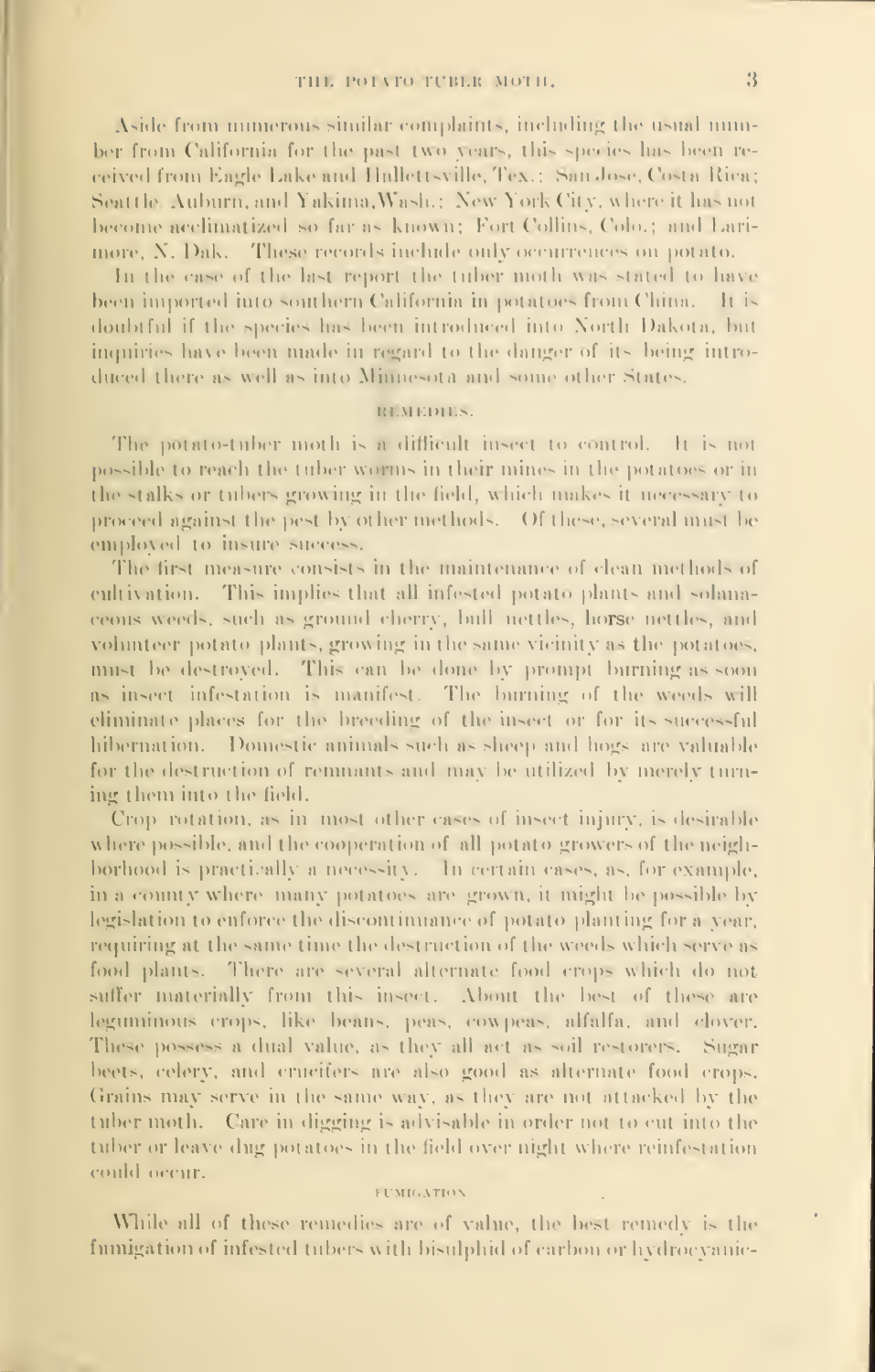acid gas. If bisulphid of carbon is used, it should be at the rate of <sup>3</sup> pounds to 1,000 cubic feel of air space, including the potatoes; <sup>1</sup> ounce to a barrel of 96 pounds' capacity would not be excessive. With an exposure of not more than 24 hours, no harm should be done to the potatoes for planting. The bisulphid should be evaporated in



Fig. 3.—Fumigator used for stored products infested by insects. (Author's illustration.

tins, like pie plates, and a cover should be placed on the top of the fumigating barrel or box so as to make it as nearly air-tight as possible. At the end of 24 hours the potatoes should be removed, placed in <sup>a</sup> fresh barrel, and closed up.

Where it can be conveniently done hydrocyanic-acid gas should be used in a specially constructed fumigator (see fig. 3), also gas-